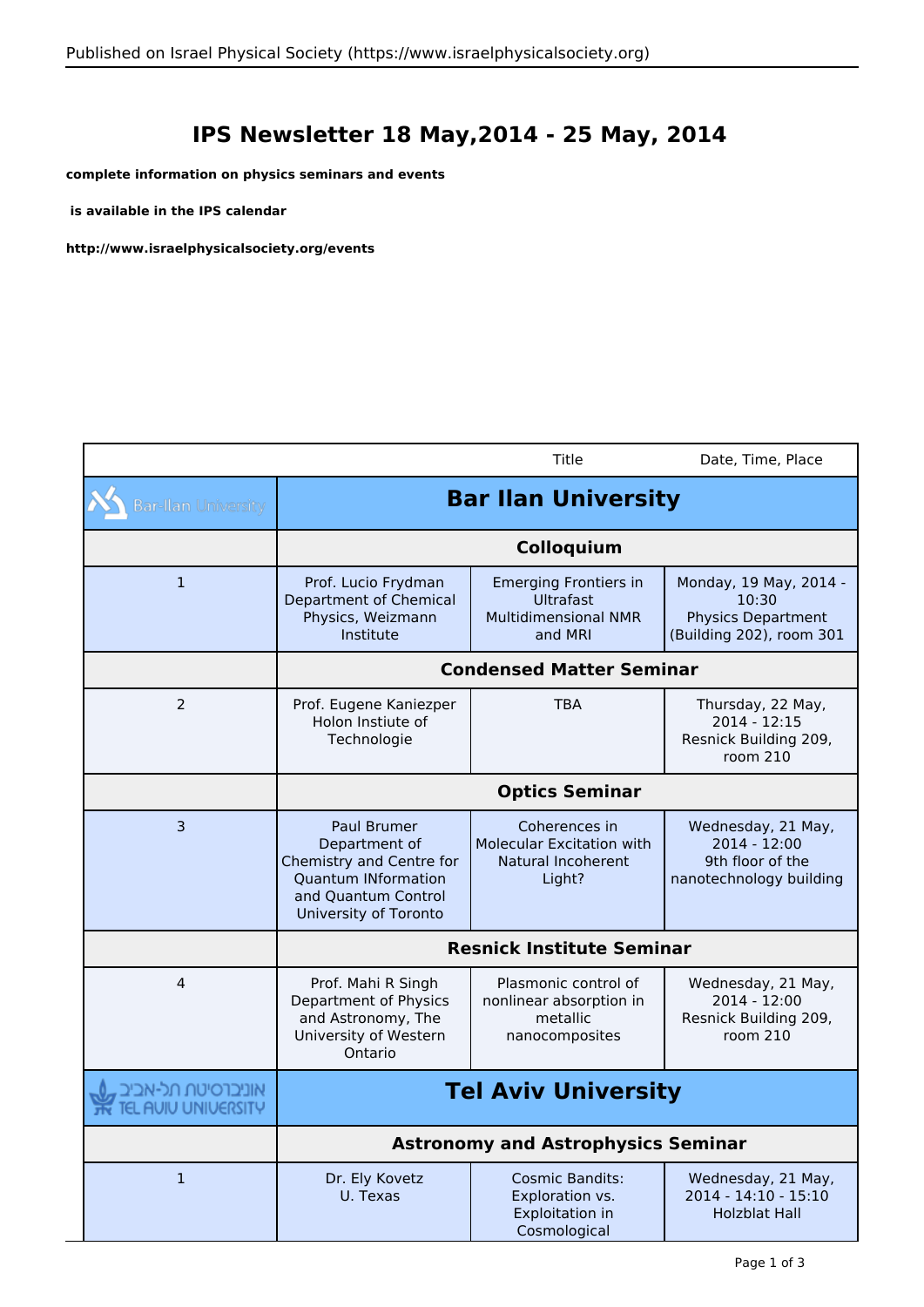|                                                                   |                                                                                                                 | Title                                                                                                            | Date, Time, Place                                                                                                      |  |
|-------------------------------------------------------------------|-----------------------------------------------------------------------------------------------------------------|------------------------------------------------------------------------------------------------------------------|------------------------------------------------------------------------------------------------------------------------|--|
|                                                                   |                                                                                                                 | Surveys                                                                                                          |                                                                                                                        |  |
|                                                                   |                                                                                                                 | Colloquium                                                                                                       |                                                                                                                        |  |
| 2                                                                 | Dr. Meir Shimon<br>TAU                                                                                          | <b>CMB Polarization:</b><br>Recent BICEP2 and<br><b>POLARBEAR</b><br>Measurements                                | Sunday, 18 May, 2014 -<br>16:00<br><b>Melamed Lecture Hall</b>                                                         |  |
|                                                                   | <b>Condensed-Matter Physics Seminar</b>                                                                         |                                                                                                                  |                                                                                                                        |  |
| $\overline{3}$                                                    | Prof. Amit Keren<br>Technion                                                                                    | Spin-charge interplay in<br>antiferromagnetic LSCO<br>studied by the muons,<br>neutrons, and ARPES<br>techniques | Monday, 19 May, 2014 -<br>$16:00 - 17:15$<br>Shenkar 204                                                               |  |
|                                                                   | <b>Particle Physics Seminar</b>                                                                                 |                                                                                                                  |                                                                                                                        |  |
| 4                                                                 | Rotem Gorodeisky<br><b>TAU</b>                                                                                  | <b>TBD</b>                                                                                                       | Thursday, 22 May,<br>2014 - 10:10 - 11:10<br>Holcblat hall                                                             |  |
|                                                                   | <b>Physics Colloquium - Sackler Lecture in Astronomy</b>                                                        |                                                                                                                  |                                                                                                                        |  |
| 5                                                                 | Prof. Wendy L.<br>Freedman<br>Carnegie Observatories                                                            | <b>Recent Measurements</b><br>of the Hubble<br>Constant                                                          | Sunday, 25 May, 2014 -<br>16:00<br><b>Melamed Lecture Hall</b>                                                         |  |
| האוניברסיטה העברית בירושלים<br>The Hebrew University of Jerusalem | The Hebrew University of Jerusalem                                                                              |                                                                                                                  |                                                                                                                        |  |
|                                                                   | <b>Astrophysics Seminar</b>                                                                                     |                                                                                                                  |                                                                                                                        |  |
| $\mathbf{1}$                                                      | Prof. Alexander Vilenkin<br>Institute of Cosmology at<br><b>Tuft University</b>                                 | "The universe beyond<br>the horizon"                                                                             | Tuesday, 20 May, 2014<br>$-12:30 - 13:30$<br>Kaplun Building, Seminar<br>room, 2nd floor                               |  |
|                                                                   | <b>Condensed-Matter Physics Seminar</b>                                                                         |                                                                                                                  |                                                                                                                        |  |
| 2                                                                 | Prof. Daniel Podolsky<br><b>Condensed Matter and</b><br>Materials Physics,<br>Technion                          | "Higgs mode and<br>universal dynamics near<br>quantum<br>criticality"                                            | Thursday, 22 May,<br>2014 - 12:00 - 13:30<br>Danciger B Building,<br>Seminar room                                      |  |
|                                                                   | <b>Joint High Energy Physics Seminars</b>                                                                       |                                                                                                                  |                                                                                                                        |  |
| 3                                                                 | Prof. Mikhail Shifman<br>William I. Fine<br><b>Theoretical Physics</b><br>Institute, University of<br>Minnesota | "Making<br>supersymmetric quivers<br>from $N = (0,2)$ Sigma<br>models"                                           | Tuesday, 20 May, 2014<br>$-10:30 - 11:30$<br>The White Dove<br>Conference Hall at Nave-<br>Shalom (Wahat al-<br>Salam) |  |
| $\overline{4}$                                                    | Prof. Jeorg Teschner<br><b>DESY</b>                                                                             | "Surface operators,<br>separation of variables<br>and conformal field<br>theory"                                 | Tuesday, 20 May, 2014<br>$-12:00 - 13:00$<br>The White Dove<br>Conference Hall at Nave-<br>Shalom (Wahat al-<br>Salam) |  |
|                                                                   | <b>Nonlinear Physics Seminar</b>                                                                                |                                                                                                                  |                                                                                                                        |  |
| 5                                                                 | Prof. H. M. Milchberg                                                                                           | "The extreme nonlinear                                                                                           | Wednesday, 21 May,                                                                                                     |  |